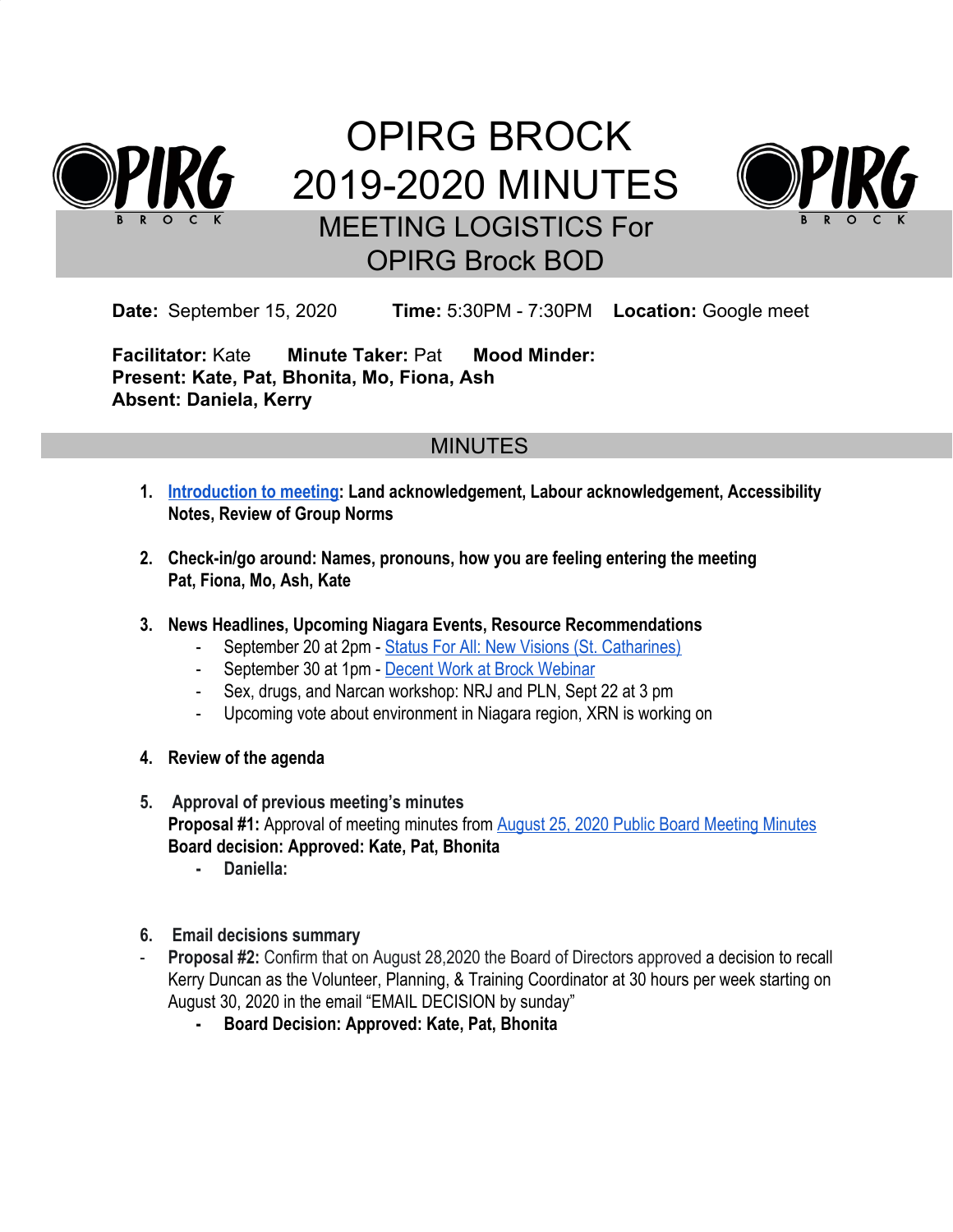- **7. Community Opt-Ins**
- **- Proposal #3:** Approve/ re-confirm all members listed on the [2020 Membership List](https://docs.google.com/spreadsheets/d/1sdIJyZ5bQkYo4RsoyjTn04jh9ZBBTiC-xfkVhXprxzc/edit#gid=1093826928) (most have already been approved, but adds in some new folks + CUPE 4207 members)
- **- Board Decision: Approved: Kate, Pat, Bhonita**

## **8. Board reports**

- **Bhonita** 
	- Emailed Vanessa about accountability and signing authority stuff
	- Monitoring provincial emails, AGM
	- Facilitated 2x Anti-O workshops
- **Daniela** 
	- n/a
- Kate
	- Attended some market meetings
	- Attended a finance meeting
	- Went to accountability/HR meeting on the 27th
	- Created some market graphics
	- Sent AGM presentation emails to XRN, SJC, CUPE 4207
		- CUPE 4207 confirmed, Nathan Cecckin will speak at AGM
	- Accountability
	- Working on presentation with NRJ and PLN for sept 22
	- Started "Alternatives to calling 911: Niagara" project. It would be great
	- XRN stuff
- Pat
	- Responded to emails
	- Tenants union stuff
	- Reached out to org's for AGM

## **9. Staff reports**

- **-** Kerry
	- Market Work
		- Launched the website
		- Social media
		- Planning for Market Week
		- Communicating with Black Owned 905
	- Rewrote the Finance Report template waiting on feedback from Vanessa
	- Reached out to some of the groups to present at the AGM, confirmations so far include:
		- Fight for \$15 & Fairness Niagara
		- Folk Arts Centre
		- NRARA replied but no confirmation yet
		- Suitcase In Point replied but no confirmation yet
	- AGM
		- Working on the delegation plan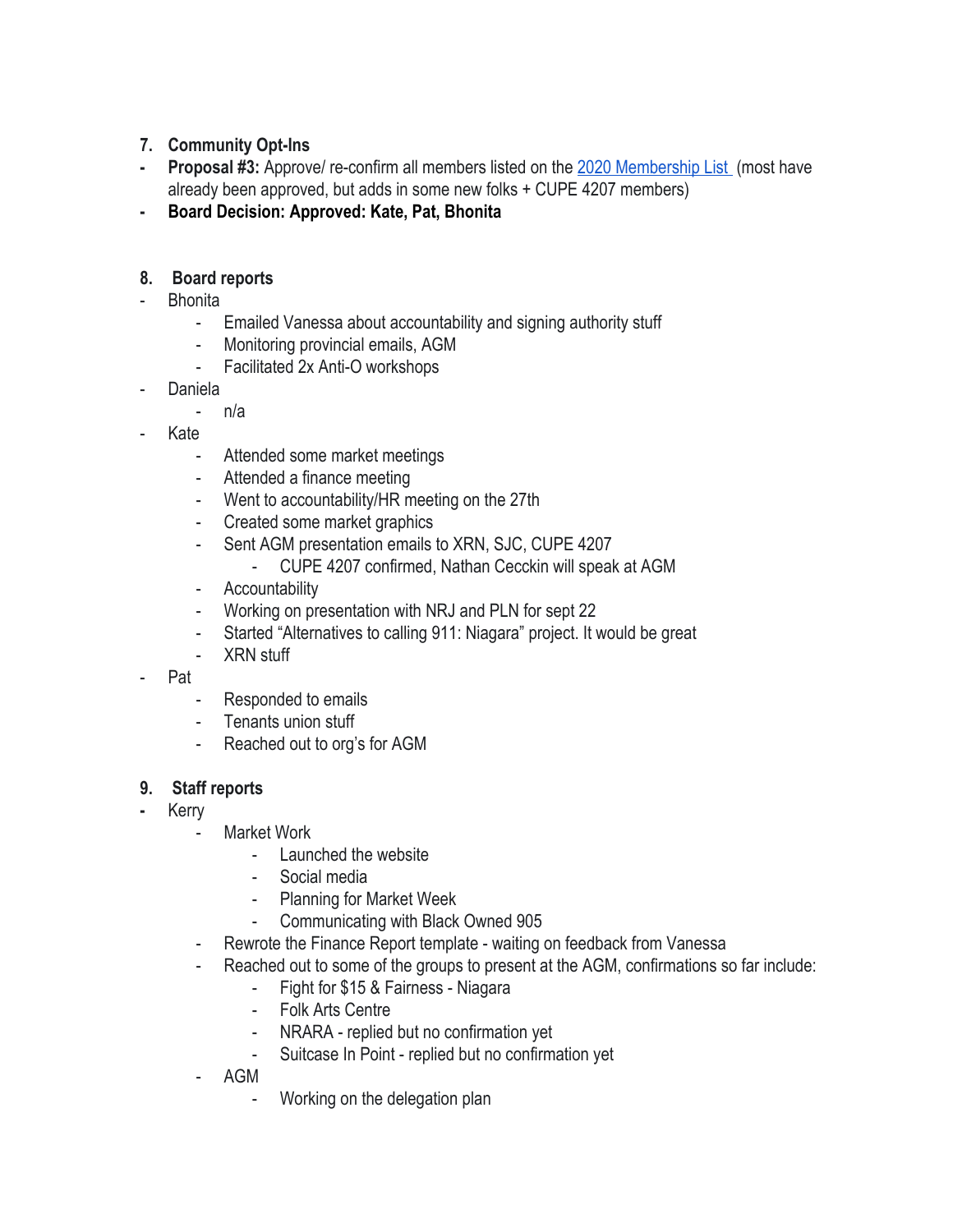- Booked the zoom with OUTniagara
- worked with Ash on getting all the promo and content up for the elections
- Did 2 livestreams, one on FB, one on IG (second worked better)
- Had a meeting with Sarah (PLN), Dee & Marcel (SIP) about the Resilient Communities Grant and they are willing to support us in that
- We have a draft letter for the DisOrientation Guide sponsorship (thanks to Mo), that needs to get reviewed before it can get sent to the Geography department
- Working with Hamnah on the [Decent Work at Brock Webinar](https://www.facebook.com/events/3479833382077250/)
- Following up on membership confirmations
- Ash (CRO)
	- Facebook and instagram agm nominations
	- Agm info sessions
	- Compiled board nominations
	- Confirmed CUPE membership

#### **10. Committee Updates, Feedback, Goals, & Proposals**

- **- Finance:**
	- Vanessa and Kerry are currently reworking the monthly [Finance Report Template,](https://docs.google.com/document/d/1yOq6BTfiOsOTFjlhIJDfOzw4p1-RdNhZ8VCuA5fiFAs/edit) based on a suggestion from Vanessa
		- **- Task: Please read through it and comment with any questions or feedback**
	- Go through financial updates & [September 2020 Finance Report](https://docs.google.com/document/d/1P42y2HHUU2Yqj-mlmSyCc3m6qbDuIJnsFEyMVxkKswo/edit)
		- This report is mostly updates from Vanessa and Kerry
		- **Task:** Kerry send out a more thorough September Finance Report
	- **Update:** [Resilient Communities Grant](https://otf.ca/resilient-communities-fund) to apply for the December 2, 2020 using the NSN as the project proposal
		- Suitcase In Point & PLN have both offered to support
	- Update: Budget timeline was discussed and approved by the Finance Committee
		- We have to wait on CUPE 4207 to be able to create any approximated budget
	-

-

#### **- Communications**

- Using a free linktree for the market and highlights
	- These will need to get updated back to normal on October 2
- Currently have 896 (+38) IG followers, 594 (+9) FB Page likes, 205 (+3) friends on FB person, 156 (+1) followers on Twitter, 224 unique visitors to our website (span of a month)
- **- Special Project Coalition (Defund NRP)**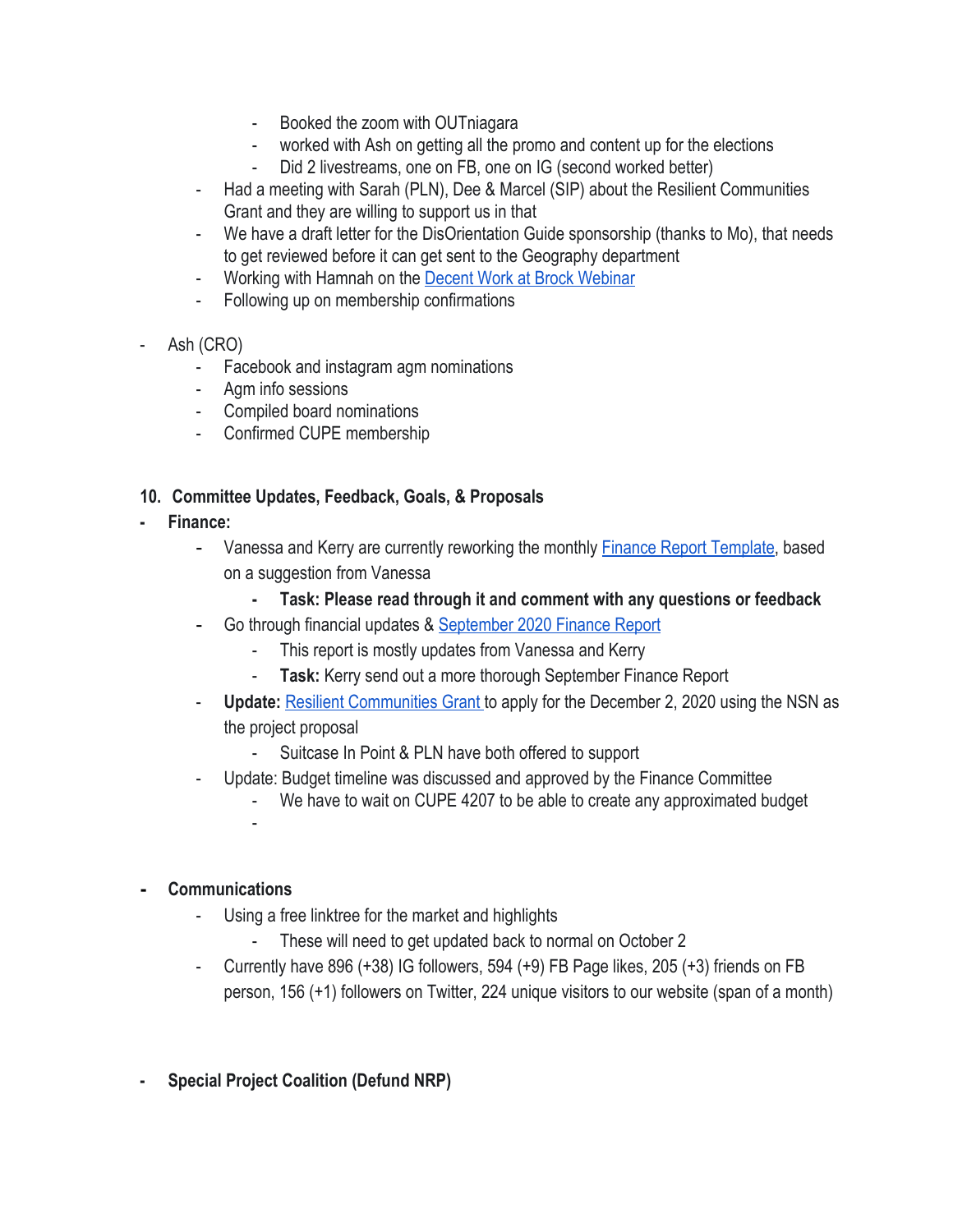- Need a next meeting date and a next reading group date
- Kerry? To send doodle poll for next meeting (early Oct?)
- Next reading group can be a couple weeks after

## **11. Items brought forward:**

- **Proposals:** Approval of Board nominations
- **- Proposal #4:** Confirmation of Adhoc Members Committee to approve the nominations and be dissolved following this agenda point, including the following OPIRG Brock members:
	- Mo Constantine
	- Fiona McKay
	- Kate Spiegel
	- Pat C.
	- Bhonita
	- Any other members present/ could be present if needed
- **- Board Decision:Approved: Pat, Kate, Bhonita**
- **- Daniella:**
- **- Proposal #5:** The Adhoc Members Committee and the current Board Directors approve the following Board nominees (if you are up for nomination, you need to "stand aside" on the decision on your candidacy). Use th[e 2020 Board Nomination Packages](https://docs.google.com/document/d/11uZsJDZoXc5CHtsBC0LK9FBEnXI9zdkouoA-Oaf8Usg/edit) for reference
	- Fiona McKay
		- **- Adhoc Committee & Board Decision (please note stand asides): Approved - Pat, Mo, Kate, Bhonita (Fiona stands aside)**
	- Kate Spiegel
		- **Adhoc Committee & Board Decision (please note stand asides): Approved - Pat, Mo, Bhonita, Fiona (Kate stands aside)**
	- Pat C.
		- **Adhoc Committee & Board Decision (please note stand asides): Approved - Kate, Mo, Fiona Bhonita, (Pat stands aside)**
	- Daniela Calderon
		- **Adhoc Committee & Board Decision (please note stand asides): Approved - Pat, Fiona, Mo, Bhonita**

## **12. New Items:**

- Updates from OPIRG Provincial
	- AGM is coming up, Oct 17/18, board and members can attend
- Kerry present a curriculum for training and transition
	- This will come via email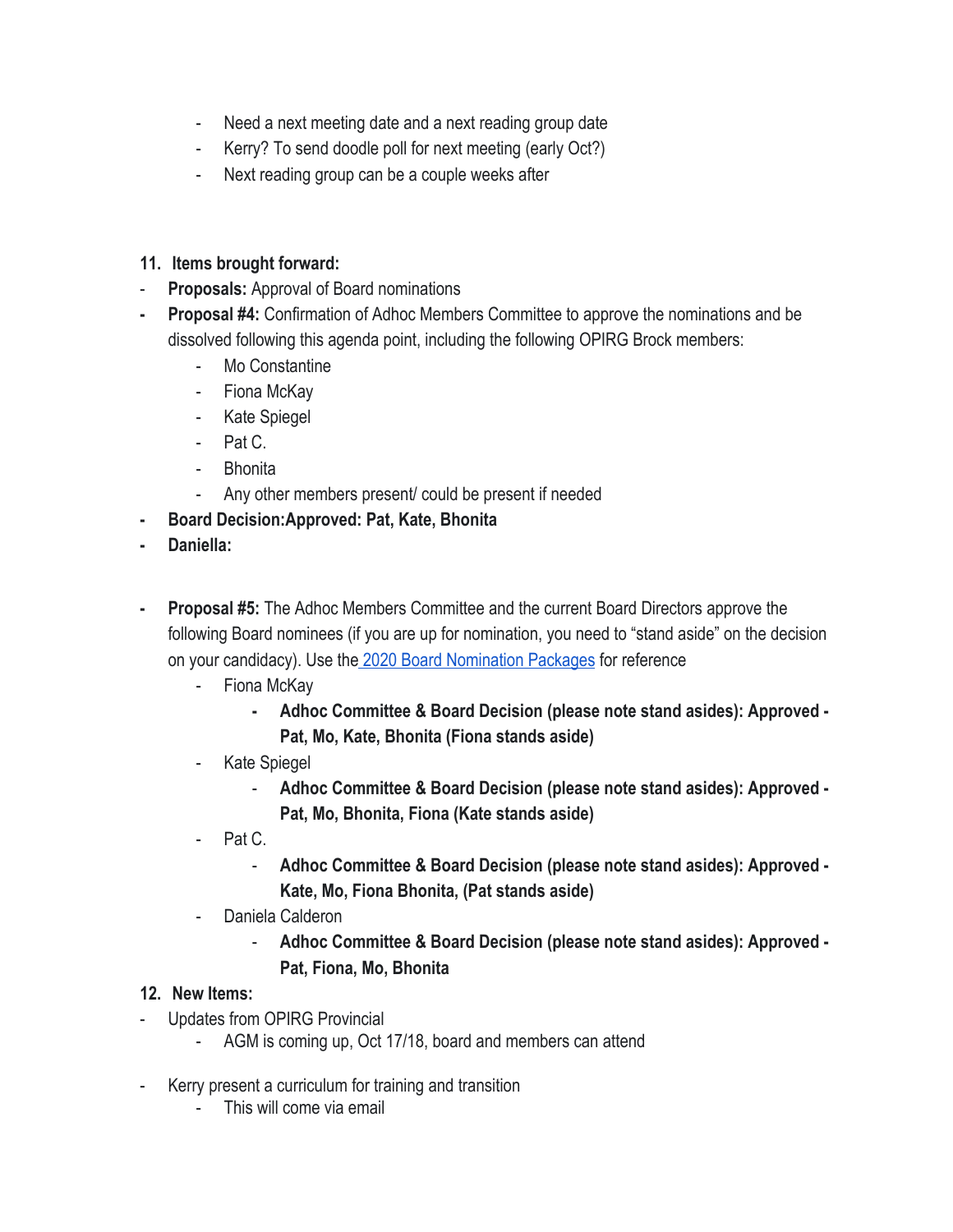- **Policy Updates:** 
	- **Board Policies** Still being finalized and will be sent out as soon as possible
	- **- Task:** Kerry finish the policies and send them out
	- **- Task:** When Kerry sends out policies, Board members please review and send any needed edits
- **- Discussion: AGM Prep Plan** Read through the updated [2020 OPIRG Brock Annual General](https://docs.google.com/document/d/16bkj_0_ZGFelP3sf2Fi-xZmc7MGCgzLHqmmZqCZgCgA/edit#heading=h.oo91wvwc9hnv) [Meeting & Elections Planning 2 d](https://docs.google.com/document/d/16bkj_0_ZGFelP3sf2Fi-xZmc7MGCgzLHqmmZqCZgCgA/edit#heading=h.oo91wvwc9hnv)oc and decide the following:
	- **- Proposal #6:** Approve (or amend) the proposed AGM agenda
		- **- Board Decision: Approved: Kate, Pat Bhonita**
	- **- Task/ Delegation: Go through the "Pick Roles" Part**
		- **Task:** Please put your name in a comment beside the things that need to get done that you would be willing to take on AND/OR you would like to present
	- **- Proposal #7:** Approve (or amend) the proposed annual report contents Board and AGM planning meeting asap with Kerry to polish stuff up
		- **- Board Decision: approved: Kate, Pat, Bhonita**
		- **- Daniella:**
	- **- Proposal #8: Go through the "Deadlines" Part, and approve deadlines for the following:**
		- Meeting to work on AGM prep: Thurs Sept 17th @ 5:30pm
		- Deadline for Powerpoint: Sept 22
		- Deadline for written report: Sept 21
		- Deadline for groups submitting their content & presenting at AGM: September 18, 2020 (this doesn't need a deadline, just is one to know)
		- AGM dress rehearsal: Sept 23
		- Kerry to review dates
	- **Task/ Delegation: Go through and add things to "Other things that need to get done" Part and assign things**
	- **- Board Decision: approved: Kate, Pat, Bhonita**
	- **- Daniella:**
- **Proposal #9: Anti-Racism Action Plan**: The Board approves presenting a tentative starter plan at the AGM, including what we have done thus far and plans for the year ahead, that can function as a framework for the Anti-Racism Action Plan Committee for the 2020-2021 year.
	- **- Board Decision: Approved: Kate, Bhonita, Pat**
	- **- Daniella:**
- **Discussion: OPIRG Brock Community Market Update**
	- **-** Task: Kerry email Board full update
	- Task: Kerry coordinate with Kate and Mazie for next Market meeting
	- **- Please promote the raffle we really need to sell more tickets**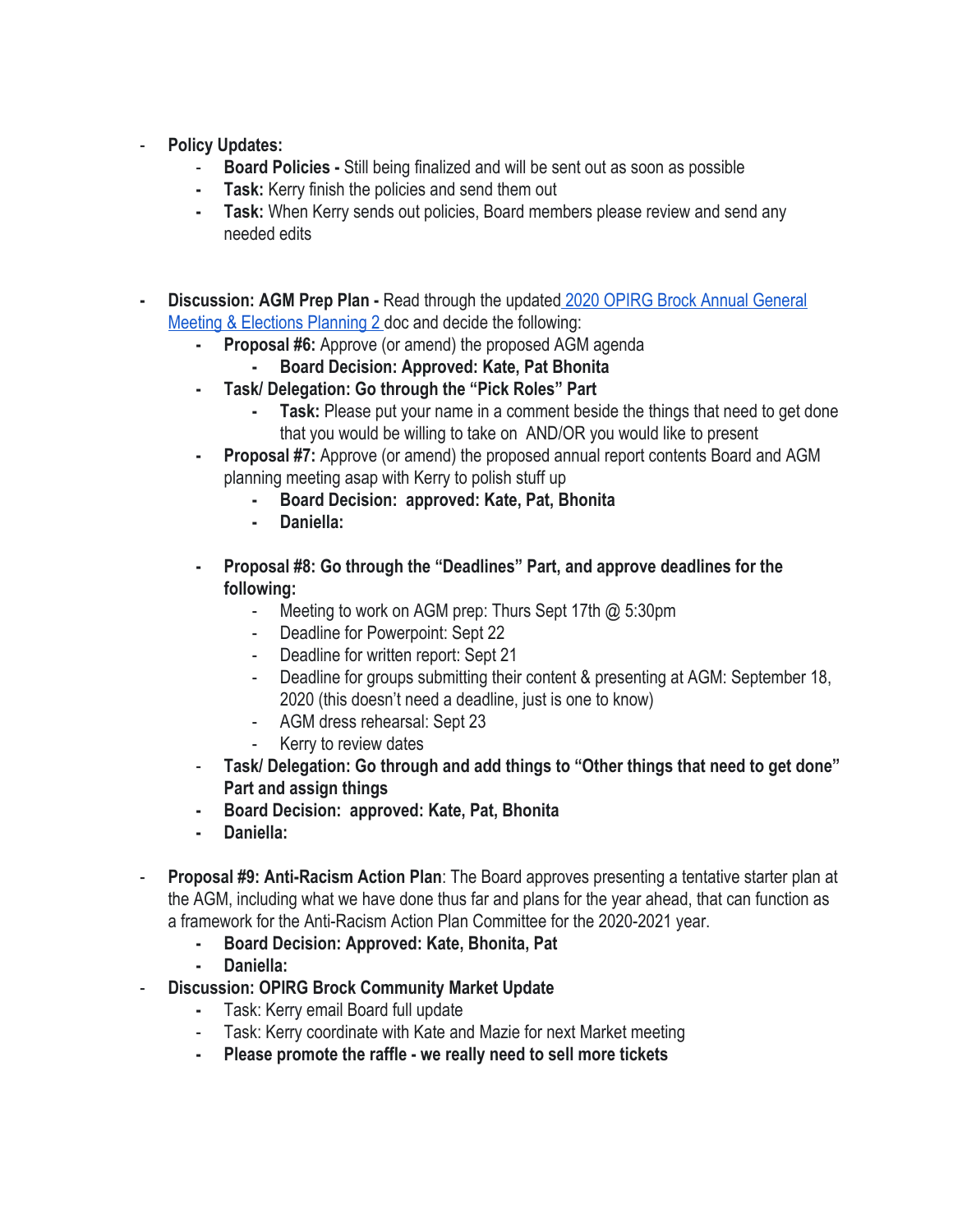### **- CUPE 4207 Open House**

- Read through the email Kerry forwarded and make a plan/ decision on what we can contribute to this event and who you want to do that work
- Pat will look into it asap and touch base, Kate agrees to do some work
- **13. Next Meeting:** Depends on the schedule of the new Board members
	- **Discussion:** Cross Culture Kids Niagara (what is this?)
- **14. In-camera agenda points:**
- For date to be confirmed by board
- **- Accountability**
- **- Discussion/ Proposal: Kerry's employment in October, 2020**
- **-** Board to meet again to discuss HR on OCT 1st @ 5:30pm

#### **Decisions Summary:**

- **- Proposal #1:** Approval of meeting minutes from [August 25, 2020 Public Board Meeting Minutes](https://docs.google.com/document/d/14N7mcb7jq3JE7jdXTNjO8pmqS-f2nGZ8RuflIDnZ0tE/edit)
- **- Board decision: Approved: Kate, Pat, Bhonita**
- **Proposal #2:** Confirm that on [INSERT APPROVAL DATE] the Board of Directors approved a decision to recall Kerry Duncan as the Volunteer, Planning, & Training Coordinator at 30 hours per week starting on August 30, 2020 in the email [INSERT SUBJECT OF EMAIL]
- **Board Decision: Approved: Kate, Pat, Bhonita**
- **- Proposal #3:** Approve/ re-confirm all members listed on the [2020 Membership List](https://docs.google.com/spreadsheets/d/1sdIJyZ5bQkYo4RsoyjTn04jh9ZBBTiC-xfkVhXprxzc/edit#gid=1093826928) (most have already been approved, but adds in some new folks + CUPE 4207 members)
- **- Board Decision: Approved: Kate, Pat, Bhonita**
- **- Proposal #4:** Confirmation of Adhoc Members Committee to approve the nominations and be dissolved following this agenda point, including the following OPIRG Brock members:
	- Mo Constantine
	- Fiona McKay
	- Kate Spiegel
	- Pat C.
	- **Bhonita**
	- Any other members present/ could be present if needed
- **- Board Decision:Approved: Pat, Kate, Bhonita**
- **- Proposal #5:** The Adhoc Members Committee and the current Board Directors approve the following Board nominees (if you are up for nomination, you need to "stand aside" on the decision on your candidacy). Use th[e 2020 Board Nomination Packages](https://docs.google.com/document/d/11uZsJDZoXc5CHtsBC0LK9FBEnXI9zdkouoA-Oaf8Usg/edit) for reference
- Fiona McKay
	- **- Adhoc Committee & Board Decision (please note stand asides): Approved Pat, Mo, Kate, Bhonita (Fiona stands aside)**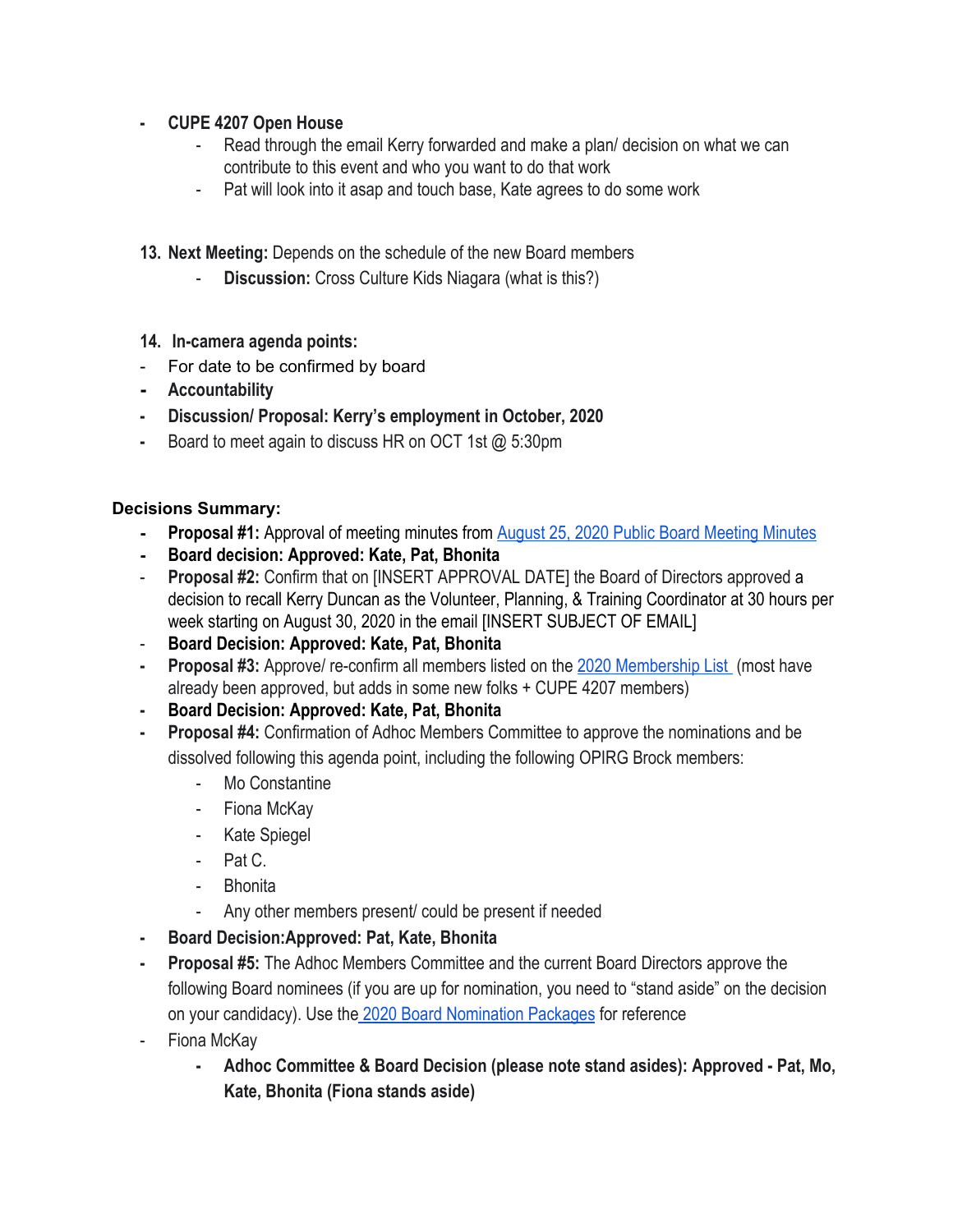- Kate Spiegel
	- **Adhoc Committee & Board Decision (please note stand asides): Approved Pat, Mo, Bhonita, Fiona (Kate stands aside)**
- Pat C.
	- **Adhoc Committee & Board Decision (please note stand asides): Approved Kate, Mo, Fiona Bhonita, (Pat stands aside)**
- Daniela Calderon
	- **Adhoc Committee & Board Decision (please note stand asides): Approved Pat, Fiona, Mo, Bhonita**
- **- Proposal #6:** Approve (or amend) the proposed AGM agenda
	- **- Board Decision: Approved: Kate, Pat Bhonita**
- **- Proposal #7:** Approve (or amend) the proposed annual report contents Board and AGM planning meeting asap with Kerry to polish stuff up
	- **- Board Decision: approved: Kate, Pat, Bhonita**
- **- Proposal #8: Go through the "Deadlines" Part, and approve deadlines for the following:**
	- Meeting to work on AGM prep: Thurs Sept 17th @ 5:30pm
	- Deadline for Powerpoint: Sept 22
	- Deadline for written report: Sept 21
	- Deadline for groups submitting their content & presenting at AGM: September 18, 2020 (this doesn't need a deadline, just is one to know)
	- AGM dress rehearsal: Sept 23
	- Kerry to review dates
- **Proposal #9: Anti-Racism Action Plan**: The Board approves presenting a tentative starter plan at the AGM, including what we have done thus far and plans for the year ahead, that can function as a framework for the Anti-Racism Action Plan Committee for the 2020-2021 year.
- **Board Decision: Approved: Kate, Bhonita, Pat**

#### **Task Summary:**

- **-** Kerry to send doodle poll for next ANRP Coalition meeting (early Oct?)
- **- Task:** Kerry finish the policies and send them out
- **- Task:** When Kerry sends out policies, Board members please review and send any needed edits
- Task/ Delegation: Go through and add things to "Other things that need to get done" Part and assign things
- **-** Task: Kerry email Board full update about the Community Market
- Task: Kerry coordinate with Kate and Mazie for next Market meeting